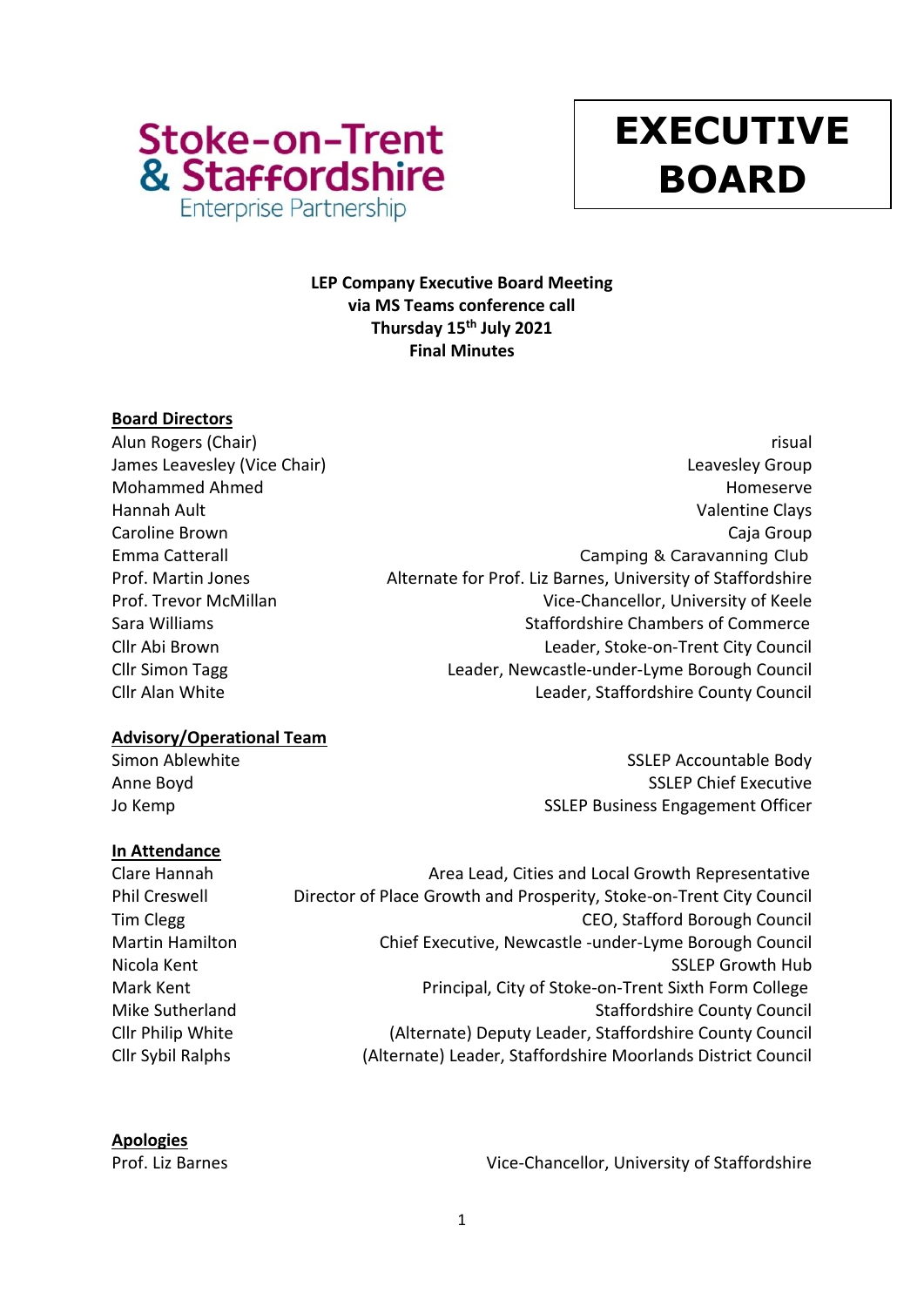# **1. Introductions**

The Chair welcomed everyone to the meeting.

**SA** confirmed that the meeting was quorate.

## **2. Apologies**

These were noted, as above.

## **3. Declarations of Interest**

**SW** regarding any discussion relating to Growth Hub activity, which is contractually delivered by Staffordshire Chamber of Commerce.

## **4. Notes of the previous meeting and matters arising**

Minutes were agreed as an accurate record.

#### **5. Chair's Update and Delegated Decisions**

The Chair informed the Board of his activity with the following this month:

- LEP Review
- Growth Hub Network
- Continued CEO & Leaders 1-2-1s
- LEP Chairs, west Midlands & ME9

CEO update on LEP review:

- Geography
- Delay-related risks
	- $\triangleright$  Core funding awaited
	- $\triangleright$  Future strategy development
	- ➢ Workforce capacity. August will see a reduced staff due to school holidays/leave commitments
- Interim priorities
	- $\triangleright$  Deliver existing programmes
	- ➢ Understand business needs
	- $\triangleright$  Assess assets and liabilities in the context of change
	- ➢ Recruit Growth Hub lead
	- $\triangleright$  Review strategy and governance
	- $\triangleright$  October AGM to celebrate the past & hopefully have a clearer view on the future
	- $\triangleright$  LEPs have been allocated 6 months funding

#### **6. School of Digital & Creative Design**

Guest speaker **Mark Kent** Principal, City of Stoke-on-Trent Sixth Form College, shared slides & an overview of intentions, with the Board, to develop a new school with a focus on digital technologies and design.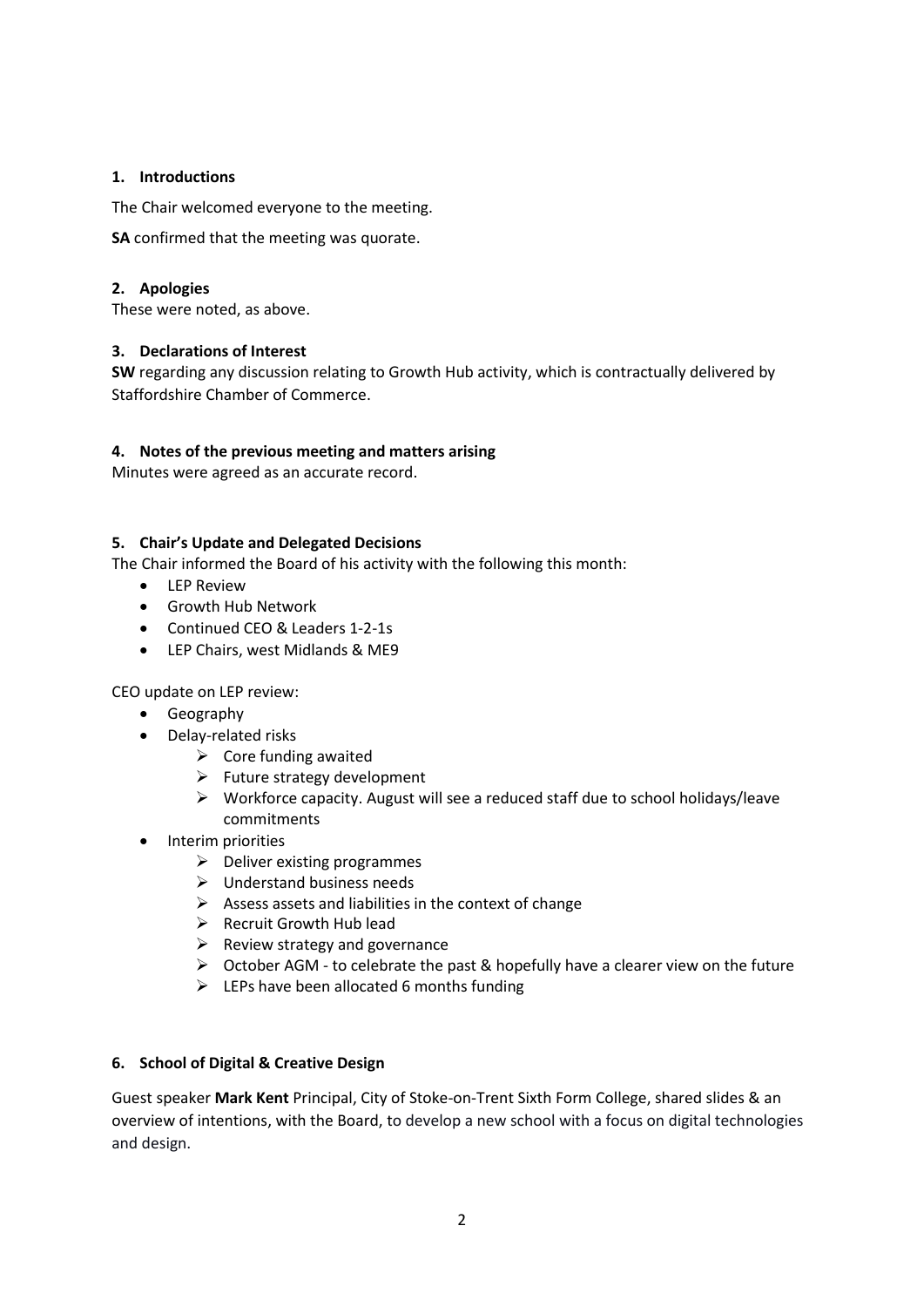Vision - The creation of something unique for the area. Demographically this is needed – particularly at top end of the age range in proposals (11-18). Children need the skills to think & problem solve.

Silicone Stoke is an existing set of initiatives. Stoke-on-Trent College has been accepted from September as a Digital Schoolhouse.

The overview is for:-

- Education focused on helping children and young people to be confident and creative problem-solvers
- Enhanced curriculum
- Open access
- Located on or close to the University Quarter
- Catchment area of North Staffordshire a transport plan will be produced
- A strong emphasis on wellbeing and mental health
- All teachers would be involved in interactive activities for schools
- Feed into T Level delivery at the SFC
- Clear line of sight for progression and employability

Current supportive parties are:-

- Staffordshire University
- Employers and Business
- The Wider Region
- Chamber of Commerce
- Potteries Educational
- Local schools, the local authority, and MPs

UTC = University Technical Colleges across the country are considering changing their starting point from age 11. So, with permission, we will be one of first of its kind.

The proposed curricula were shared via slide-deck detailing primary & secondary age level options. In addition, proposals of entry level ages to school including primary, middle, secondary & college age children were shown. Plus, intended student numbers.

If unsuccessful with the UTC it will be 'Free School', which will end at age 16 & students will then move to college, where the concentration would be on 'T' levels should they wish to continue with this model of education.

A letter of support would be welcome & a template is held by JK (LEP Business Engagement Officer) copies were sent to EC & CB upon request during the meeting.

MK added that **SW** has helped with local business support & also Toshiba have offered it.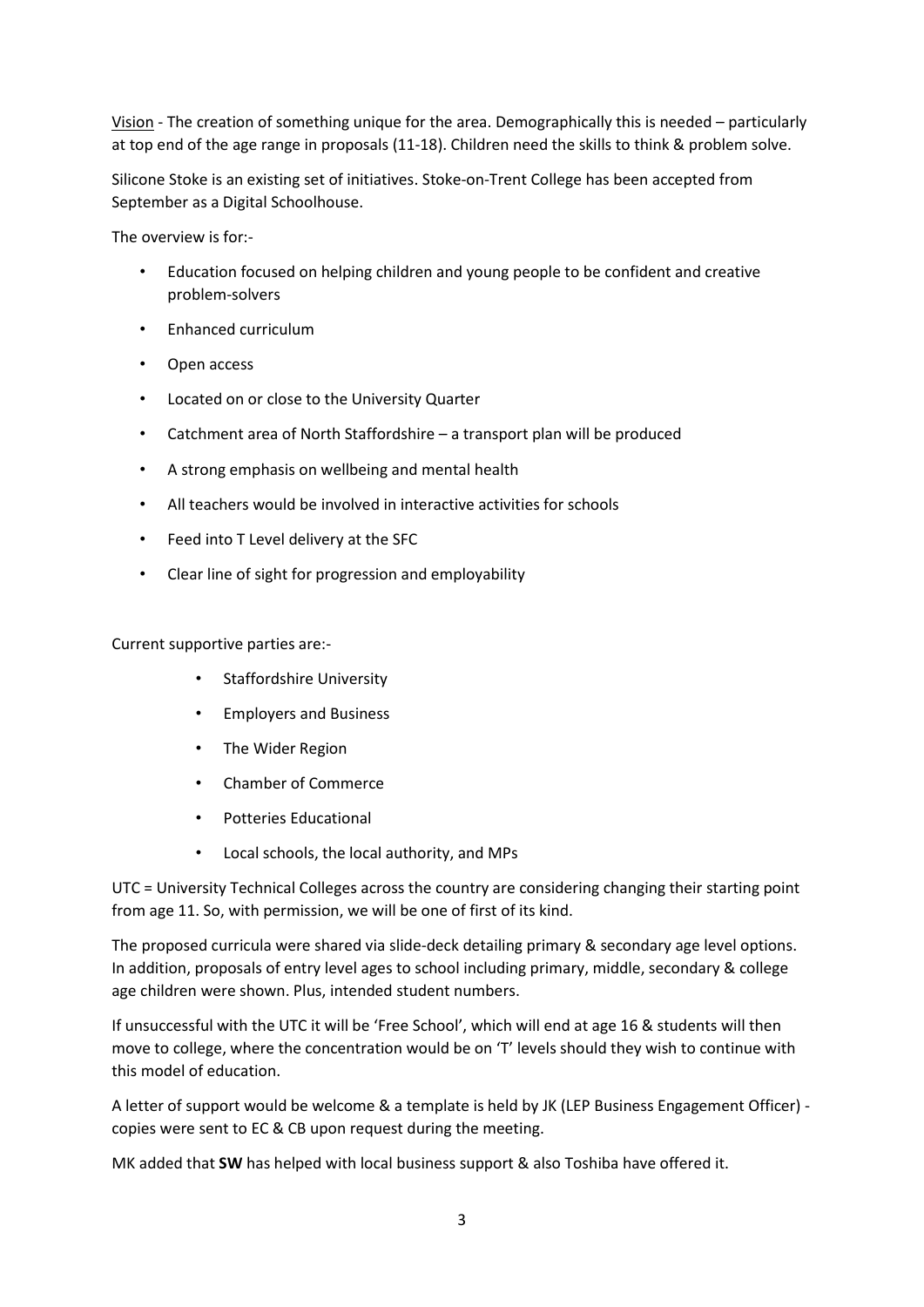In addition, student help was offered to produce presentations & video, as this gives them valuable insight into the business world, whist providing the chance to hone their skills.

**JL** queried skills around creative writing (niece won BBC young writers award) - she sought help with writing scripts but struggled to find this. Script & screenwriter help would be interesting.

**MK** responded that we want to use this school as a catalyst, to encourage all these kinds of innovation, problem solving & creativity.

**AR** asked the Board if they have any issues with SSLEP submitting a letter of support. No.

#### **7. Returning to the Workplace Post-Covid-19**

**NK** provided a SSLEP Growth Hub update on returning to work.

BEIS/Government information was received throughout last year & GH turned it round through their networks to help the business network in Staffordshire. Today information has been received from BEIS, which will be circulated via the GH website & social media very soon.

- Manufacturing companies, in particular want admin staff back, but their main concern is Covid cases arising & causing lockdown/staff absences.
- Immediately into lockdown businesses were enquiring about getting out of leases, but this appears to have eased off.
- GH are offering information on agile working. We can refer businesses to other sources of help such as the Information Technology Business Enhancement Programme (**ITBEP**). The #Dodigital campaign helped.
- Webinars are planned for if the situation worsens again.

Questions were invited.

**AB** expressed thanks for the GH support throughout this pandemic.

**TM** asked if there is information to be shared amongst organisations. Public transport is a real concern for workers.

**NK** confirmed that GH gathers intelligence weekly, so they can ask them about this & pass to BEIS in their weekly report.

**PC** suggested that liaison with bus companies would be needed via the upper tier LAs.

**AR** advised that risual is inviting people back to the workplace w.e.f. 15/08 (subject to the double vaccination rule).

**JL** wondered with the surge of interest from businesses how we can use that to our advantage in the future. **NK** advised that most had been signed up for the GH newsletter. Once contact is made 40% retain contact, as they then find the information useful.

**AB** added that GH traditionally focussed their activity on targeted interventions with businesses with growth potential. However, over the past year the team has broadened their original remit to support all local businesses through the pandemic. The team has therefore witnessed a sharp uptake in volumes of activity. For their hard work and efforts during this challenging time.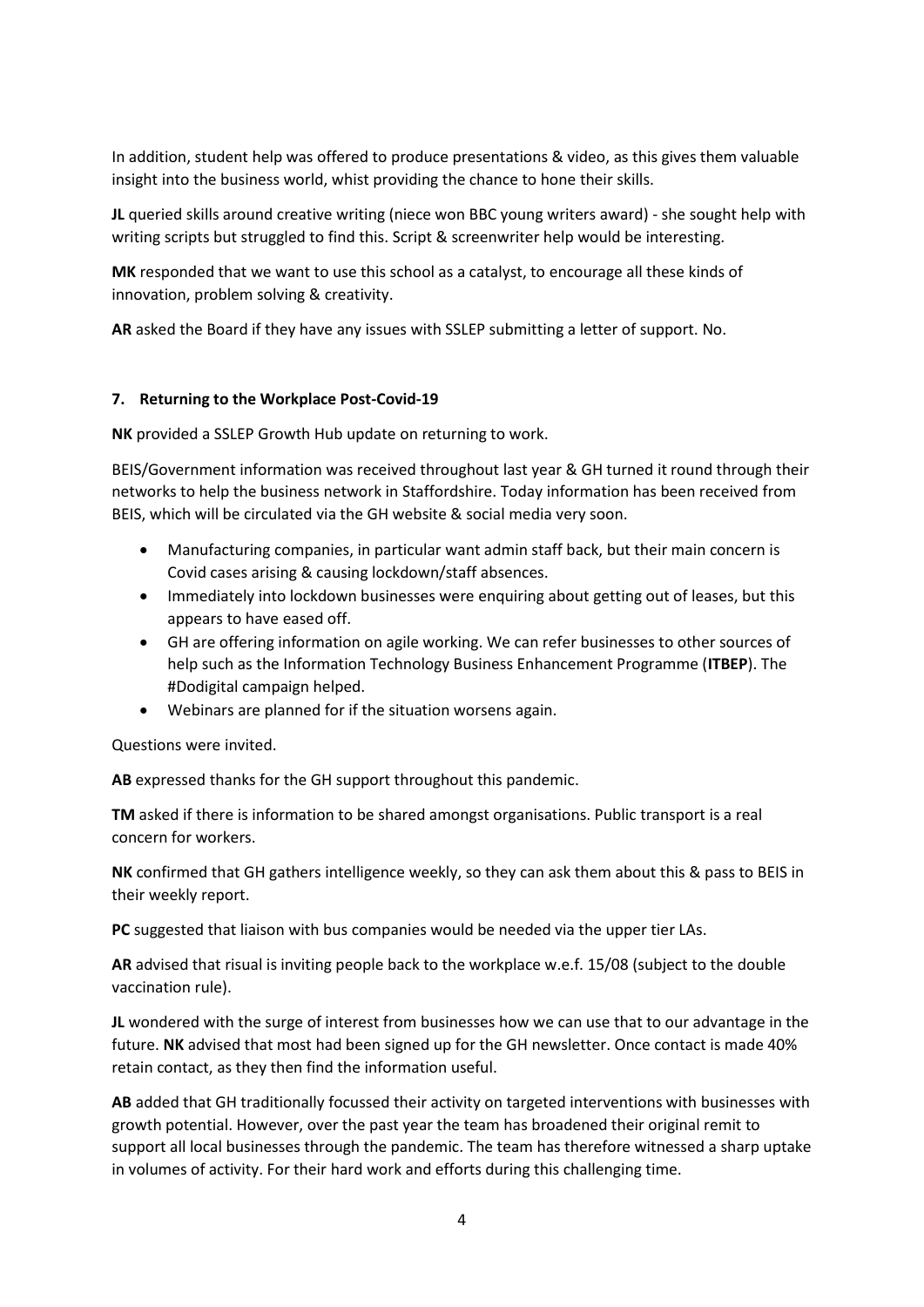## **8. SPMG update**

**JL** advised the Board that **EC** had been invited onto the SPMG Board following Sinéad Butters' resignation. She had attended several meetings previously as an observer. Are there any objections?

## **No objections. Appointment ratified.**

Drakelow was allocated £5m of SSLEP GBF to match funding invested by D2N2 LEP, subject to a full business case review in Summer 2021. The complexity of the scheme, time constraints and funding rules have resulted in the need to simplify contractual arrangements. At the request of BEIS, SSLEP will decommit funds and return them to BEIS, who will reallocate funds directly to D2N2. SSLEP will continue to be recognised as a major investor, maintain oversight of developments, and maintain the ability for clawback should the project not go ahead as agreed. JL thanked **AB** & the SPMG team for the serious negotiations which took place, including liaison with BEIS to confirm acceptance of this handover for delivery. We will still attend D2N2 SPMG meetings to ensure that criteria are being met. There is the option to clawback any unspent money pro-rata if necessary, with a formula devised.

**HA** asked if SSLEP still have the right to advertise the project as ours, since the Comms team have just produced video to promote it. **JL** confirmed that it is still our project & GBF money.

**No objections** were heard from the Board on this issue, therefore JL asked AB to prepare documents for signing & for BEIS/MHCLG approval.

We are awaiting details on the success of the bid made with Zellar in respect of a £300k 'green grant'. 1 has been submitted to Government for approval, another is in the pipeline. At the Zellar meeting answers heard to posed questions seemed impressive, in respect of helping with the carbon footprint of businesses. They also work with GBSLEP & Greater Manchester LEP & hope to work with us & Leicester for the Midlands for a standardised approach. They are a co-investor in our bid.



other LEPs, the LEP Network and with Government. The partnership built the digital platform developed by them, which is unique, and is a pilot over a six-month period. They are also coinvesting in the project. The bid was developed and submitted within a very tight window given CRF timetable, and discussions had taken place to ensure that it builds upon local provision by SBEN and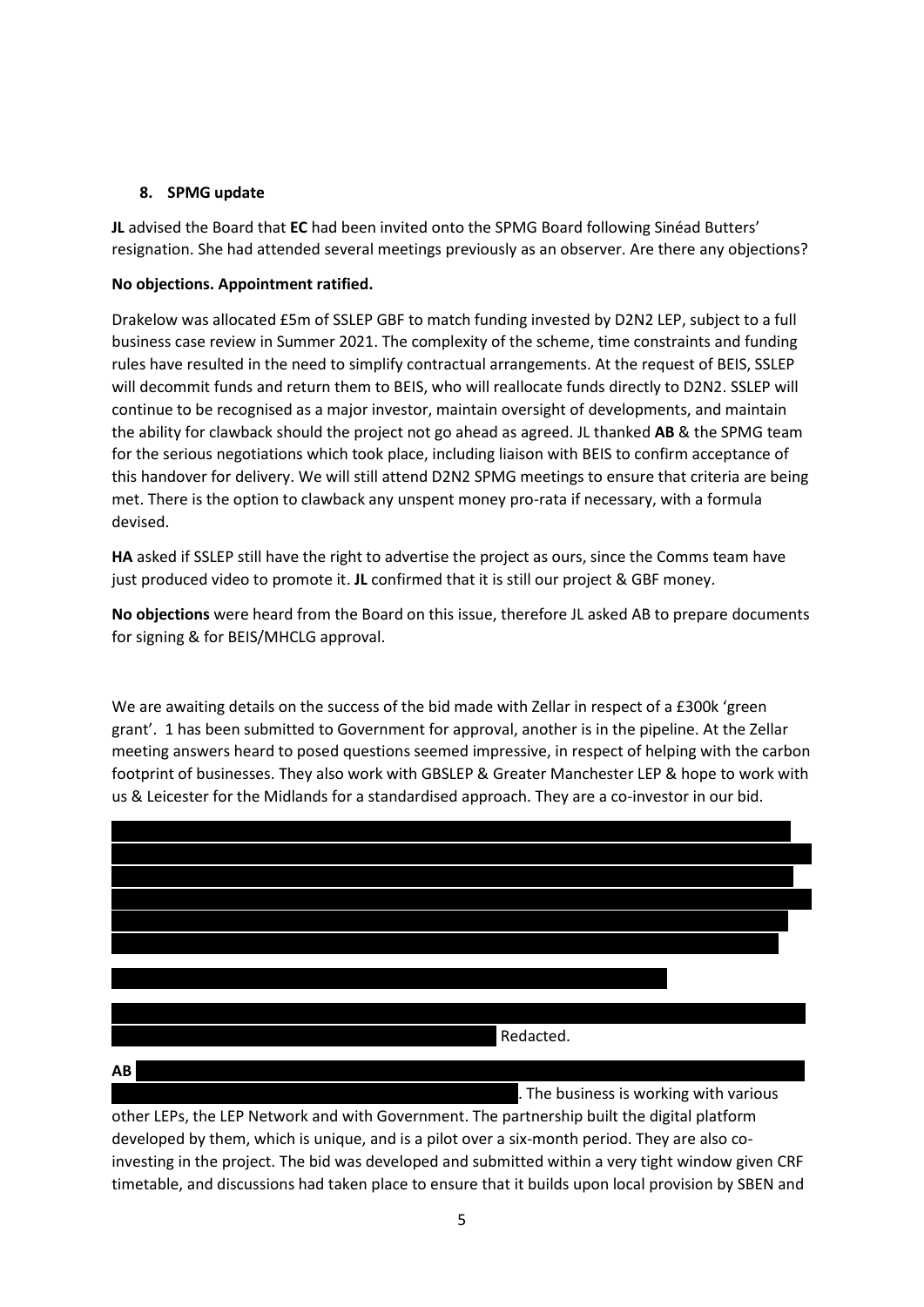other partners. There was a very short window of opportunity & our Chair was fully aware & attended meetings throughout the development and submission of the bid. It was later presented at both Board ( $17<sup>th</sup>$  June) and SPMG meetings ( $28<sup>th</sup>$  June).

**AR** added that he & AB can raise & issue a brief to show the Board the facts & then liaise on how we progress the matter.

**Cllr AW** asked if there any issues re: financial commitments for the S151 Officer & **SA** confirmed there were not.

## [Zellar | Home](https://zellar.com/)

# **9. A&F Committee**

**MA** advised the Board that the Appendix 9 attachments in pre-board papers refer to the risk addressed here.

Due to a GBF Scheme's funds remaining unallocated £0.5m has been reallocated to 4 other schemes.

| • Cornhill Small Business Units, Leek              | £0.291m |
|----------------------------------------------------|---------|
| • Church Street Gaming Hub, Stoke                  | £0.097m |
| • SEF G JCB Automation & Robotics Suite, Rochester | £0.086m |
| • Cleveland Future Skills Suite                    | £0.065m |

Growing Places Funds loans. Risks – the A&F committee asked for more details about where the delay is, as the money could be used elsewhere.

Core fund grant for 2021/22 is now urgent - as AB mentioned in the CEO briefing.

Lack of visibility for responsibility of funds and services for which the LEP is accountable (eg Growth Hub) – A mapping exercises to highlight all funding streams is being done, to understand accountabilities, assess risk, take credit, take control & push where we need to. This is at phase 1 stage of the LEP plan.

Late paper for SAP funding – voting is needed for this. Budget from the government was £75k for 20201/21, with a £55k LEP funds rollover allocated in this paper - are the Board happy to allow this spend?

**JL** requested 24hrs to read & vote electronically due to the late nature of receipt of the papers (yesterday).

**MJ** advised that this is the same as in the previous contract & is a roll forward of DfE for SAP work

**AR** offered to move to an e-vote by Friday 16th.

**SA** advised that a majority vote tonight will suffice, since this is the 3rd year of a roll forward as MJ stated. **AR** therefore asked for any objections & majority vote will be accepted.

#### **No issues from majority - therefore carried**.

New risks -

● Change of key personnel expected - Growth Hub manager.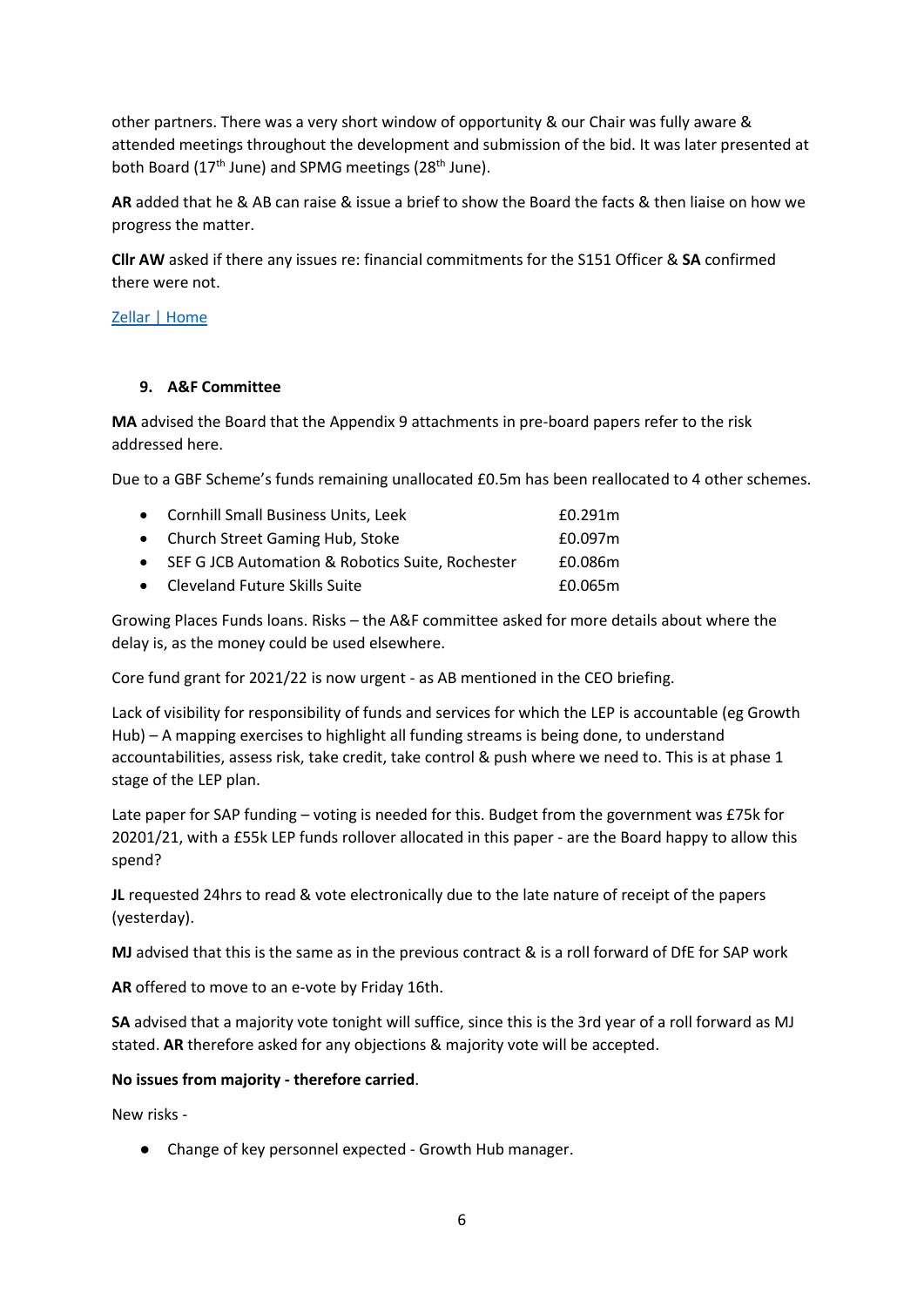- CE Hub lack of future funding. Working with LAs to look at match funding resources to keep it going in the interim.
- Core fund offer letter awaited from BEIS, but the hope is that this is imminent.
- Risk of strategic changes in relation to existing contracts and services delivered by SSLEP, i.e. impact on governance arrangements, contracts, and delivery. Hatch have been commissioned to carry out a contract mapping exercise. Results will be taken to Audit & Finance in September
- 21-22 LEP Core Budget has yet to be finalised

**SA** advised that we expect a settlement for 6 months & we do have sufficient reserves not to cause immediate cashflow issues. There is sufficient funding to support what we need to do, with only the loss of some interest. The bigger risk is future funding beyond that.

**AR** added that the reality is we are looking into all our funding to ensure it is known what we are committed to. e.g. CEC ask was unexpected.

## **10. T&F**

**AB** advised that the T&F group had met to talk through the ToR & future change timetable. The group doesn't seek powers to approve change, but will forward-plan strategic changes, timing, process & risks. The group confirmed that operational changes should be managed between Chair/CEO and/or routed via existing subgroups. This group would focus on strategic changes ahead. A revised ToR paper was produced this week - apologies were expressed for it only being issued yesterday.

The group are asking for ratification of the ToR by the Board. The focus is on strategic NOT operational. Operational issues for Board approval will go to SPMG & A&F.

We are anticipating a pause on recruitment nationally. Therefore, nothing locally is planned until the changes coming from national LEP review are known & have been reflected upon.

The group will meet again in September, ahead of the Board meeting.

**JL** enquired whether the T&F group require any budget?

**AR** confirmed that this is only needed for the Hatch, mapping exercise commitment.

No objections to the revised ToR were raised. **Therefore carried.**

#### **11. Forward Plan**

The LEP review will continue.

Delivery plan will be started

Assurance Framework re-write v.09

Skills National policy paper: Skills for jobs: lifelong learning for opportunity and growth, c/o DfE

#### **12. AOB**